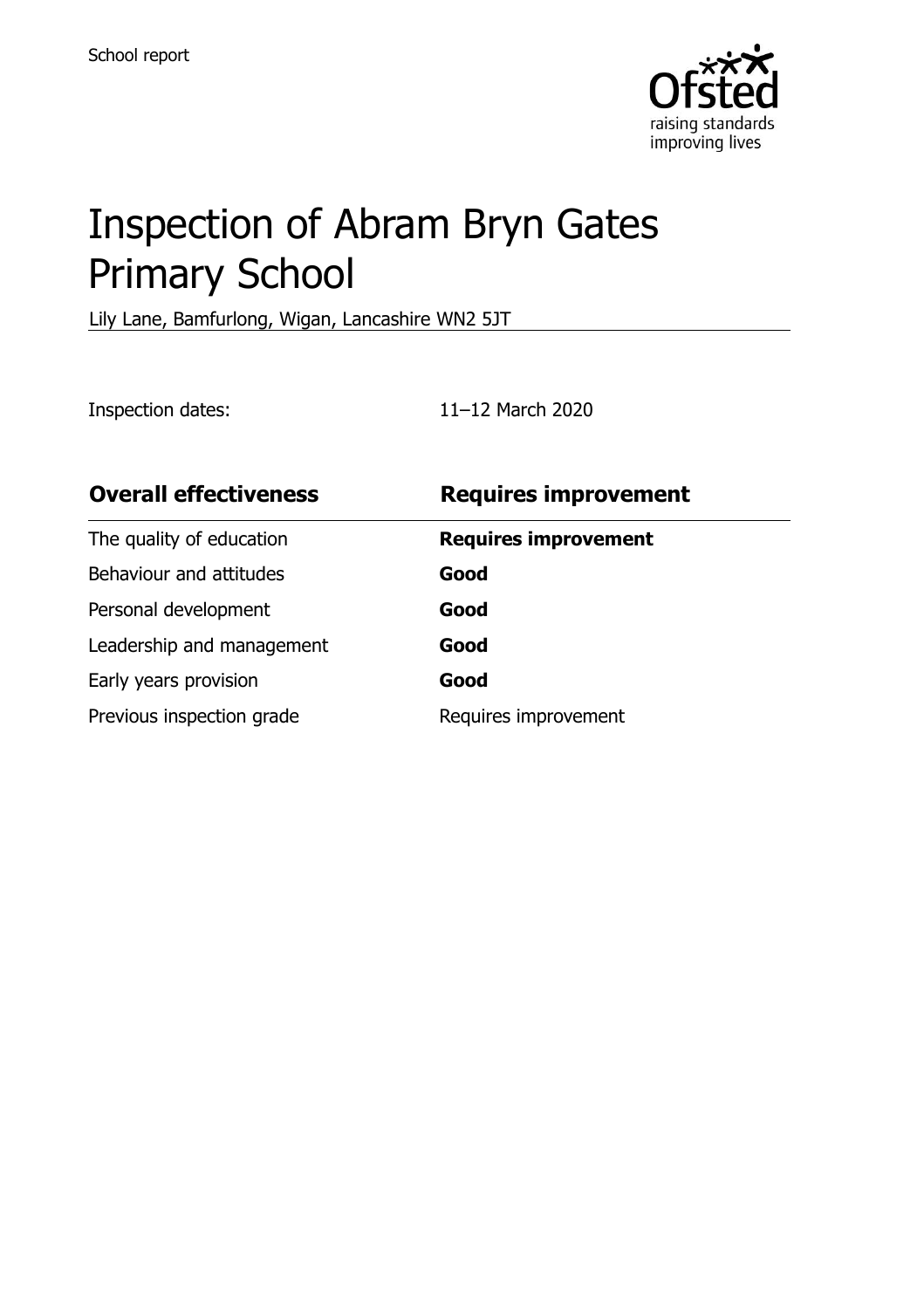

## **What is it like to attend this school?**

Pupils in this school enjoy learning because teachers make sure that lessons are varied and interesting, with many practical activities. Pupils are seldom absent from school. Those who talked to us and/or responded to Ofsted's survey for pupils said that there is no bullying and were confident that, if it did happen, staff would stop it. In lessons and at social times, pupils are friendly, courteous and polite. They follow instructions immediately because teachers insist that everyone works hard and behaves well.

Pupils told us that they feel safe from harm in school and that they have learned how to keep themselves safe, including on the internet and on roads. They take part in a wide range of activities outside lessons and understand the importance of looking after our planet by doing things such as recycling.

In Reception, children progress very well and are ready for a good start to Year 1. However, for the past three years, pupils have not achieved as much as they should in reading and mathematics by the end of Year 2 or Year 6. Since September, leaders' expectations have risen and pupils have been doing better in these subjects. However, they have not had time to catch up to where they should be.

#### **What does the school do well and what does it need to do better?**

As soon as the very experienced executive headteacher took up post in September, she made important changes which have improved the school significantly. She has done this while managing a difficult financial situation and improving staff morale. Staff are enthusiastic about the changes and are keen to give the executive headteacher their full support.

The executive headteacher, ably supported by the long-standing deputy headteacher and a highly effective governing body, is well on the way to transforming how and what pupils learn in all subjects. She has made teachers more ambitious about what pupils should achieve.

For the past three years, by the end of Year 2 and Year 6, pupils have not achieved well in reading and mathematics. However, current pupils' progress in reading and mathematics has improved considerably. Nevertheless, in the seven months since the executive headteacher's arrival, there has not been time to make up for all of the gaps in pupils' learning.

When making changes to programmes of learning, leaders prioritised which subjects to change first so that teachers had time to implement the new plans well. As a result, in some subjects, such as history and geography, the new plans for learning are recent and will take time to have an impact. The schemes which the school has adopted are thorough. They make sure that pupils learn things in a logical order, but there has not been enough time since September to adapt them for the particular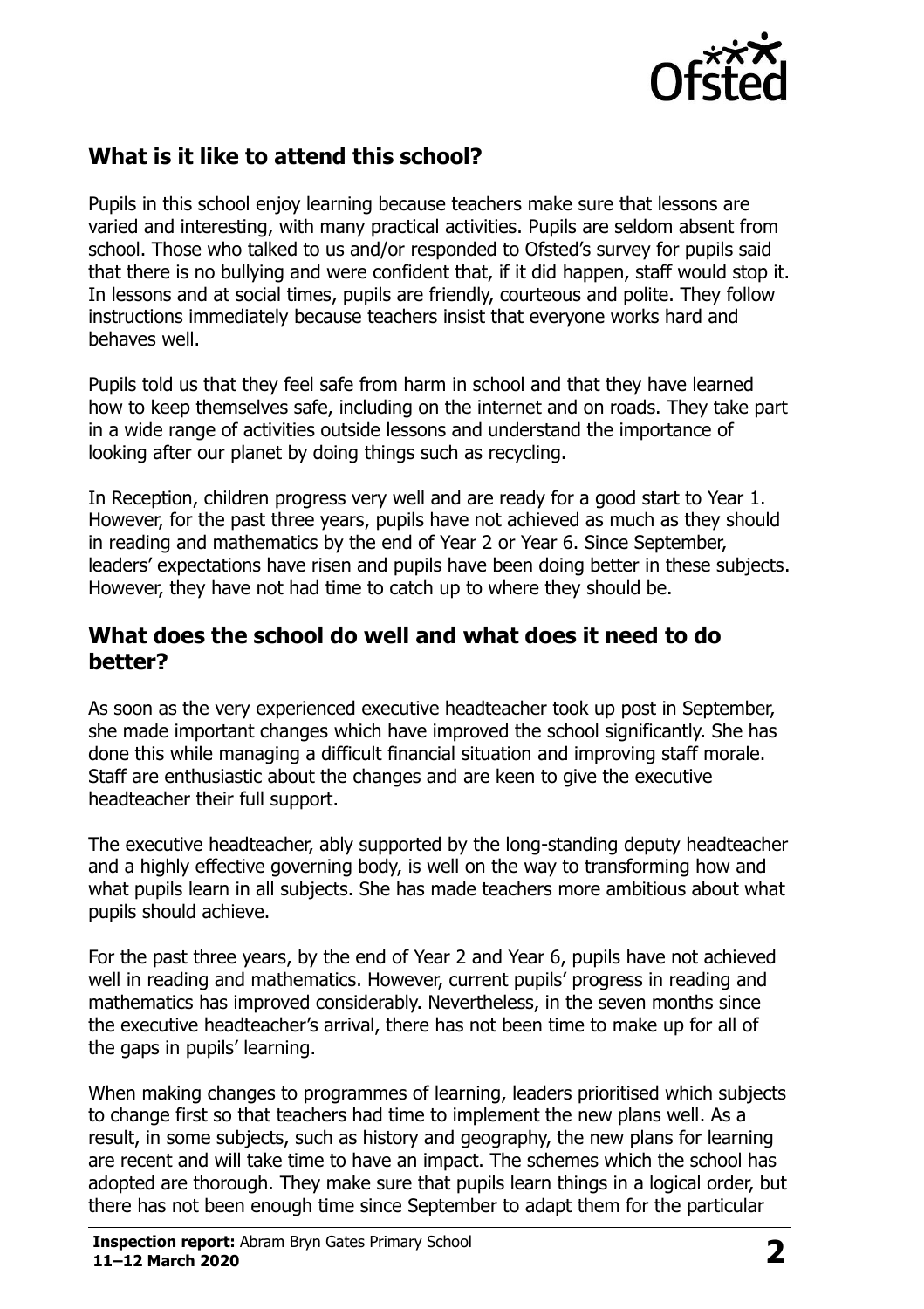

needs of pupils in this school. The plan for learning in Reception is organised and ambitious. Children progress well in reading, writing and mathematics and across all the other areas of learning.

Staff have had training on how to develop pupils' memory. In some subjects, such as geography, older pupils can remember key things that they learned as far back as Year 1 and how they relate to the work they are doing now. However, in some subjects there are considerable lapses in pupils' memory of previous work.

Staff told us about how leaders have now prioritised much-needed training and better resourcing for every subject. Each subject now has an effective leader. Teachers plan lessons which use a range of appropriate resources and activities to enable pupils to experience the whole of the national curriculum.

The school's plan for teaching pupils to read in Reception and Year 1 is ambitious. Effective training for staff has made sure that the teaching of phonics and early reading works well. Pupils start Year 2 with strong reading skills.

Teachers and support staff manage pupils' behaviour well. The small minority of pupils who have difficulty meeting the school's expectations of behaviour are well supported by skilful teaching assistants and behave well in lessons and at social times.

Leaders have made sure that pupils with special educational needs and/or disabilities (SEND) follow the same curriculum as their peers. Teachers and teaching assistants adapt resources and activities so that SEND pupils make as much progress as their classmates. The school's plan for disadvantaged pupils makes sure that the barriers they face do not affect their ability to learn.

From the moment children join the school in Reception, skilful staff make them feel comfortable and safe. They enjoy learning, following instructions and taking turns. Teaching across the school addresses the wider aspects of pupils' development, such as how to stay physically and emotionally healthy. Staff encourage pupils to respect those who are different from themselves and to appreciate their own culture as well as that of others.

## **Safeguarding**

The arrangements for safeguarding are effective.

Leaders have put in place very effective policies and procedures to make sure that pupils and staff are safe. Everyone involved with the school understands that safeguarding is the responsibility of all. Governors make sure that the school meets the latest requirements. They ensure that all those working in the school have undergone checks on their suitability to work with children. Staff have been trained in how to spot if a pupil is having problems. Leaders keep careful records of actions and involve specialist support if needed. Staff and visitors teach pupils how to keep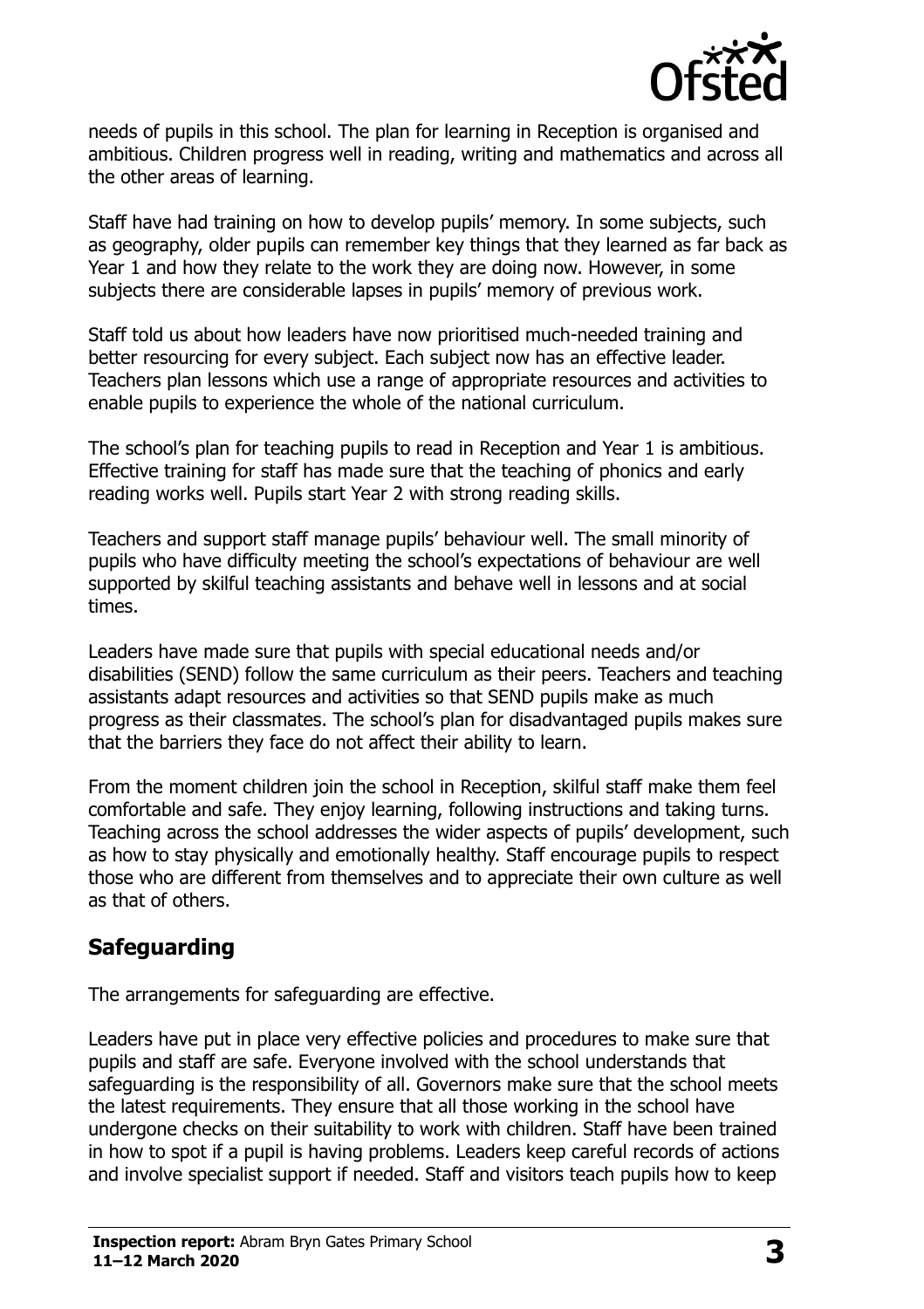

themselves safe, including on the internet. Staff contact the parents or carers of pupils who are absent to make sure that they are safe from harm.

# **What does the school need to do to improve?**

#### **(Information for the school and appropriate authority)**

- $\blacksquare$  For the past three years, pupils have not achieved as well as they should in reading and mathematics in either key stage 1 or key stage 2. As a result, too few pupils have been ready to make a good start to Year 3 or secondary school. Since the executive headteacher took up post, transformational changes to teaching and the curriculum have begun to have a positive impact and pupils' current work shows considerable improvement. However, because these changes are recent, their impact is not fully evident in pupils' reading and mathematics from Year 1 to Year 6. Leaders should ensure that they sustain and extend improvements to the curriculum and how it is taught so that more pupils reach their full potential in reading and mathematics.
- The new programmes of learning for science and the foundation subjects are well organised using commercial schemes. They have clear end points for each year and are related to the programmes of study of the national curriculum. However, they do not take into account the local area or the life experiences of the school's pupils. In addition, subjects are at various stages of development. Some changes were implemented earlier this year, but some have yet to be put in place. This means that pupils' learning in foundation subjects is inconsistent. Leaders should ensure that the new curriculum is put in place for all subjects. The school should make sure that the curriculum takes into account opportunities for learning in the local area and gaps in pupils' skills and life experiences.
- In some subjects, pupils remember well what they have learned recently and further down the school. Some teaching regularly builds in opportunities to revisit previously learned work. However, this is not routinely the case in all subjects and classes. In some classes, pupils have less knowledge to build on in the future. The school has begun work on providing regular opportunities for pupils to recap skills, knowledge and understanding. Leaders should ensure that teaching routinely enables pupils to commit their learning to long-term memory.

## **How can I feed back my views?**

You can use [Ofsted Parent View](http://parentview.ofsted.gov.uk/) to give Ofsted your opinion on your child's school, or to find out what other parents and carers think. We use Ofsted Parent View information when deciding which schools to inspect, when to inspect them and as part of their inspection.

The Department for Education has further quidance on how to complain about a school.

If you are the school and you are not happy with the inspection or the report, you can [complain to Ofsted.](http://www.gov.uk/complain-ofsted-report)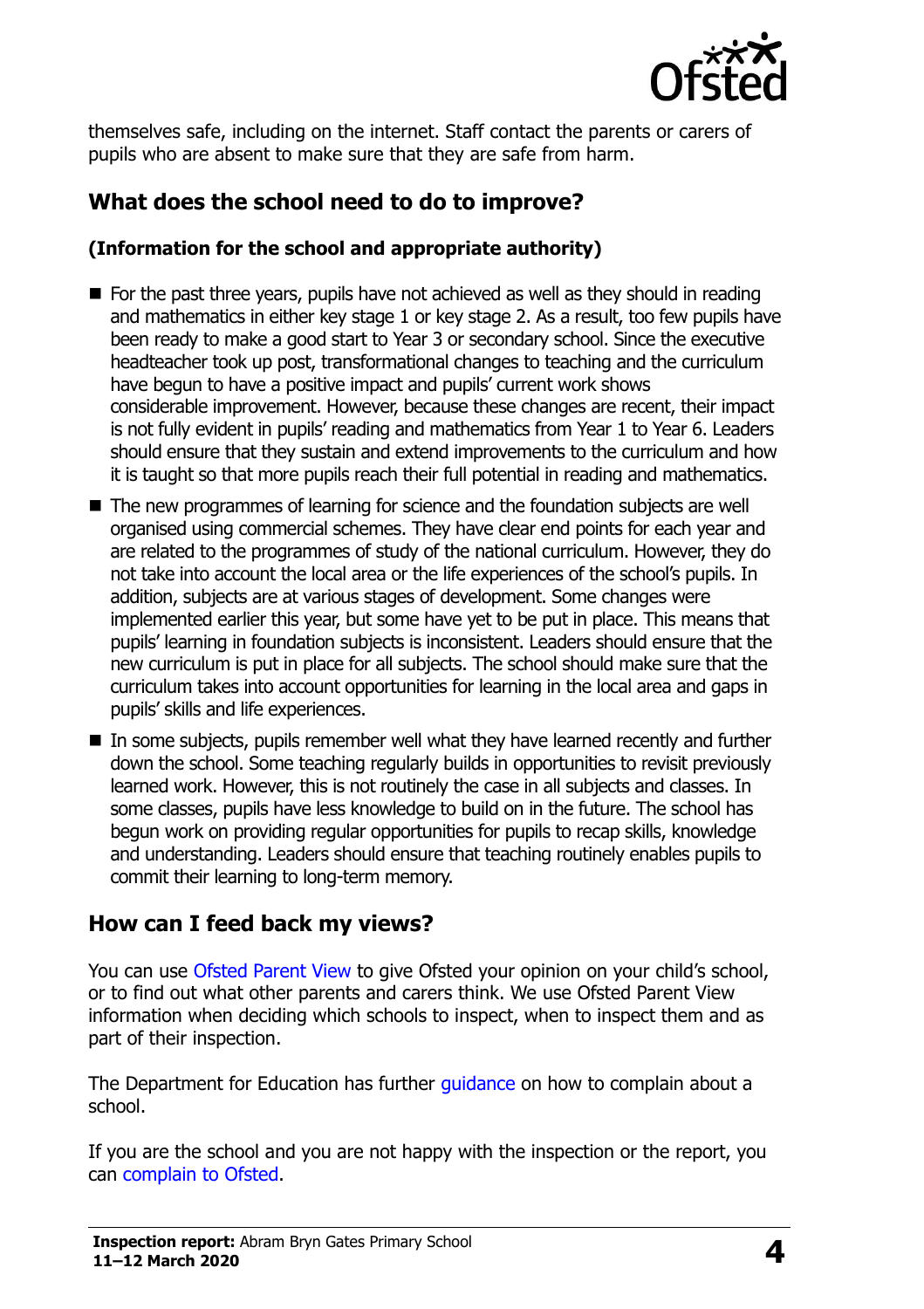

# **Further information**

You can search for [published performance information](http://www.compare-school-performance.service.gov.uk/) about the school.

In the report, '[disadvantaged pupils](http://www.gov.uk/guidance/pupil-premium-information-for-schools-and-alternative-provision-settings)' refers to those pupils who attract government pupil premium funding: pupils claiming free school meals at any point in the last six years and pupils in care or who left care through adoption or another formal route.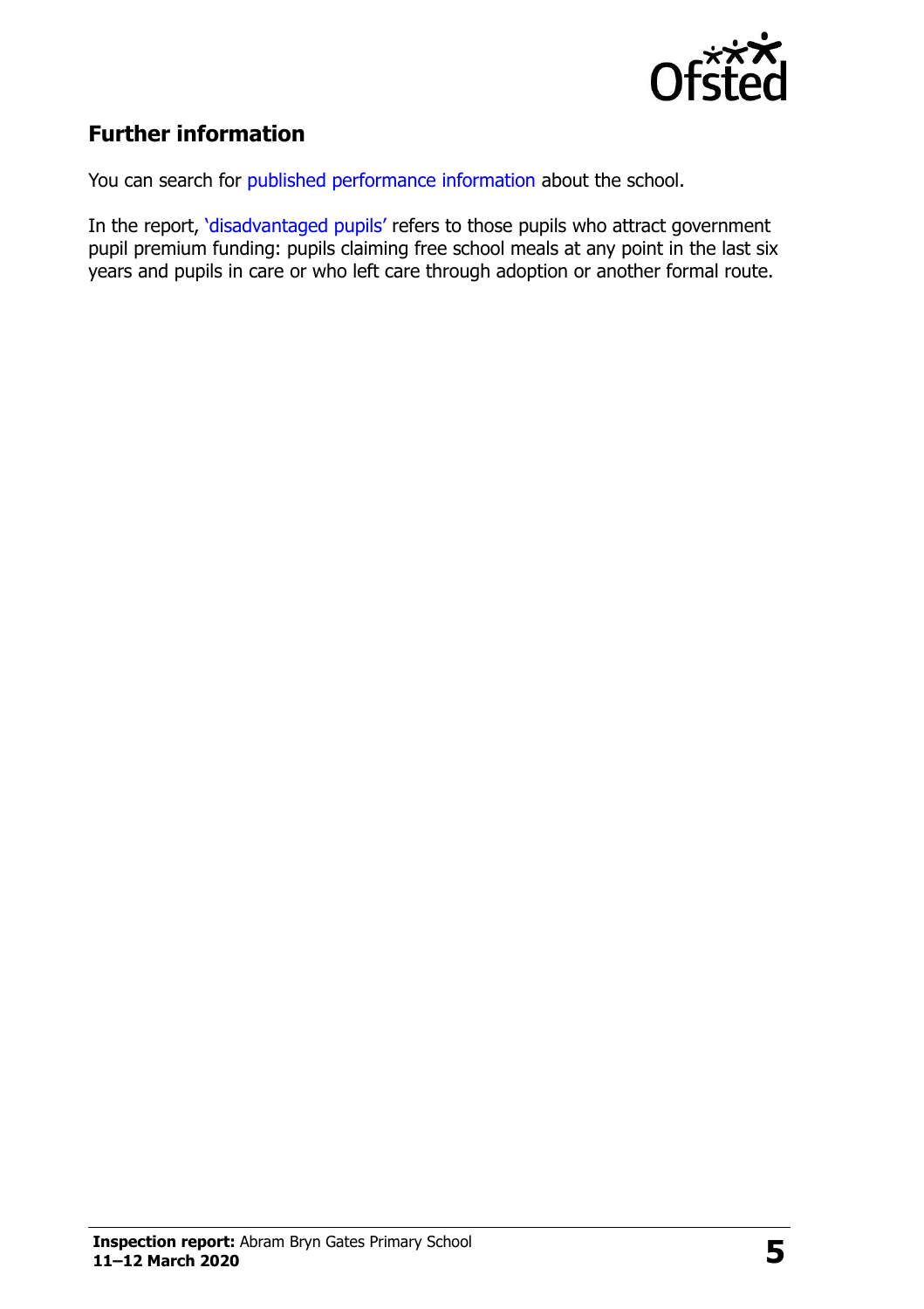

## **School details**

| Unique reference number             | 106414                                                            |
|-------------------------------------|-------------------------------------------------------------------|
| <b>Local authority</b>              | Wigan                                                             |
| <b>Inspection number</b>            | 10135069                                                          |
| <b>Type of school</b>               | Primary                                                           |
| <b>School category</b>              | Community                                                         |
| Age range of pupils                 | 4 to 11                                                           |
| <b>Gender of pupils</b>             | Mixed                                                             |
| Number of pupils on the school roll | 176                                                               |
| <b>Appropriate authority</b>        | The governing body                                                |
| <b>Chair of governing body</b>      | Joanne Buckler                                                    |
| <b>Headteacher</b>                  | Gillian Talbot                                                    |
| Website                             | www.bryngates.wigan.sch.uk                                        |
| Date of previous inspection         | 27-28 February 2018, under section 5 of<br>the Education Act 2005 |

## **Information about this school**

■ Since September 2019, the school has had an executive headteacher who is also the headteacher of St Mary's CE Primary School.

## **Information about this inspection**

We carried out this inspection under section 5 of the Education Act 2005.

- We held discussions with staff, middle and senior leaders, members of the governing body and a representative of the local authority.
- We considered 37 responses to Parent View, Ofsted's online questionnaire, including 21 free-text comments. We also considered 10 responses to Ofsted's online questionnaire for staff and nine responses to Ofsted's online questionnaire for pupils. In addition, we considered the school's own pupils' and parents' questionnaires.
- We did deep dives in reading, art, science and history. For these deep dives, we scrutinised curriculum planning, the published results of national tests and pupils' work. We had discussions with senior leaders, subject leaders and class teachers.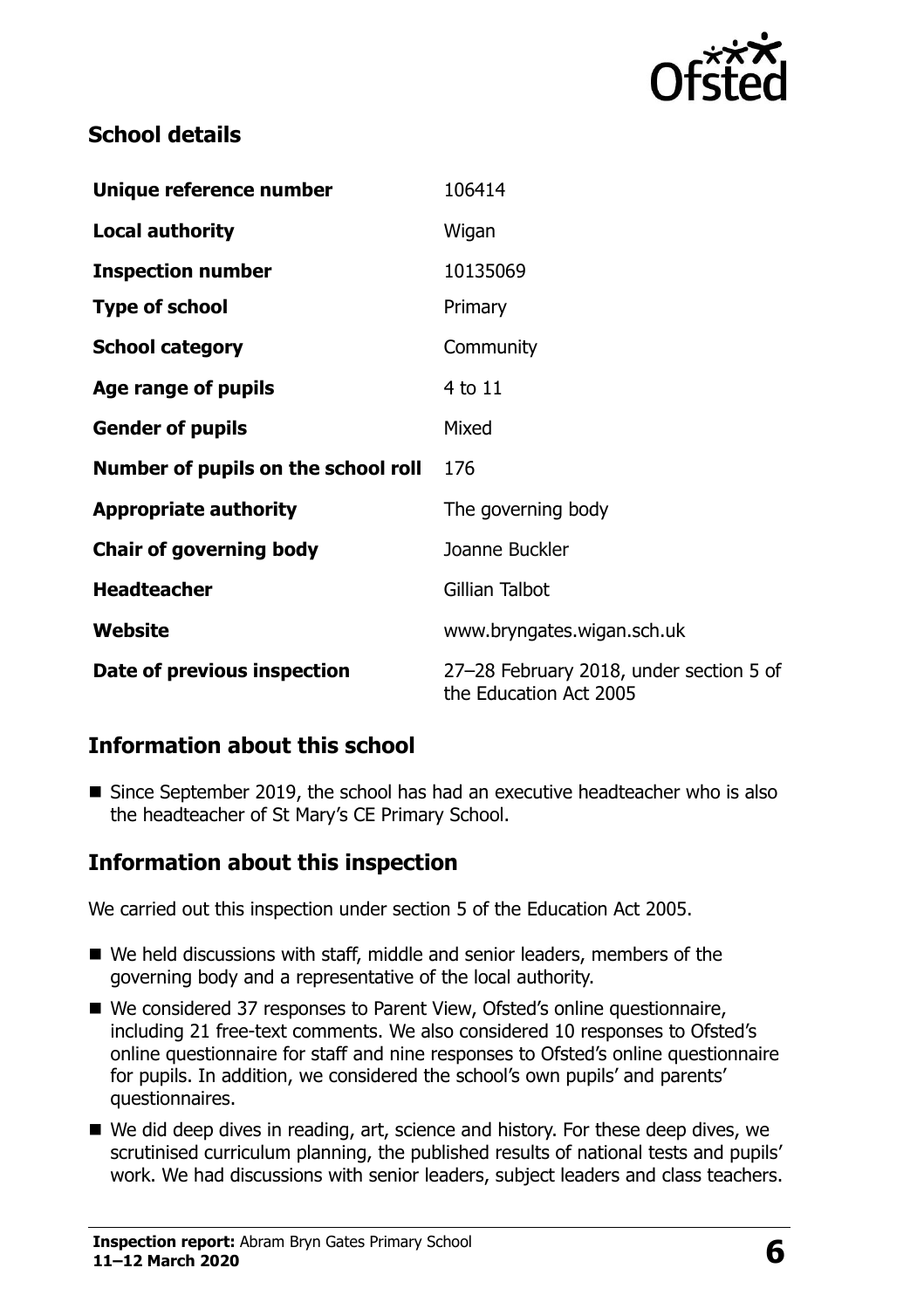

We met formally with four groups of pupils to talk about their work. We heard pupils read.

#### **Inspection team**

Liz Kelly, lead inspector and offsted Inspector

Joan Williamson Ofsted Inspector